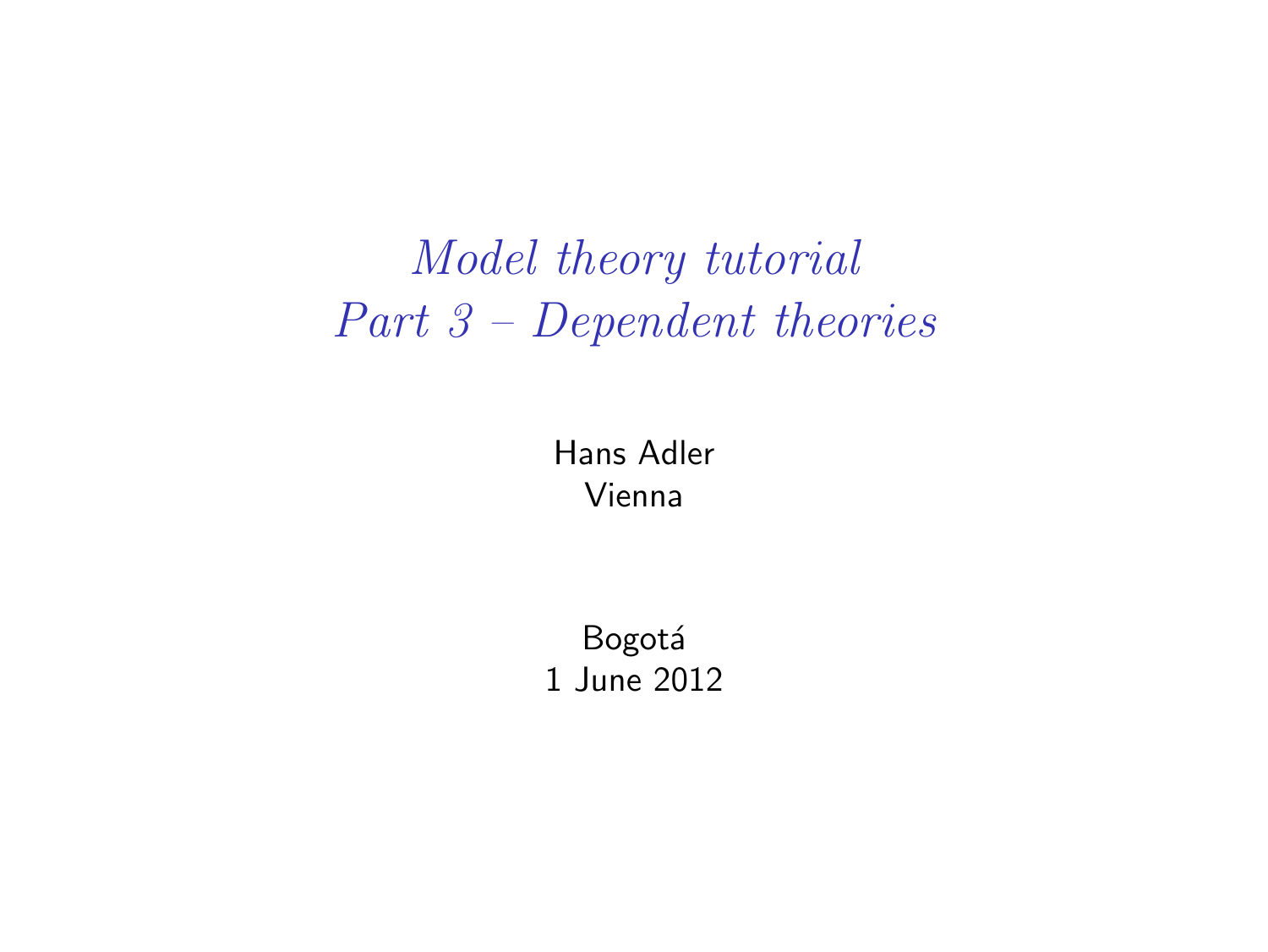## *Overview*

- *1.* Morley's Theorem (Wednesday) *2.* Forking and thorn-forking (Thursday)
- *3.* **Dependent theories** (Friday)
- 4. Forking in dependent theories (Saturday)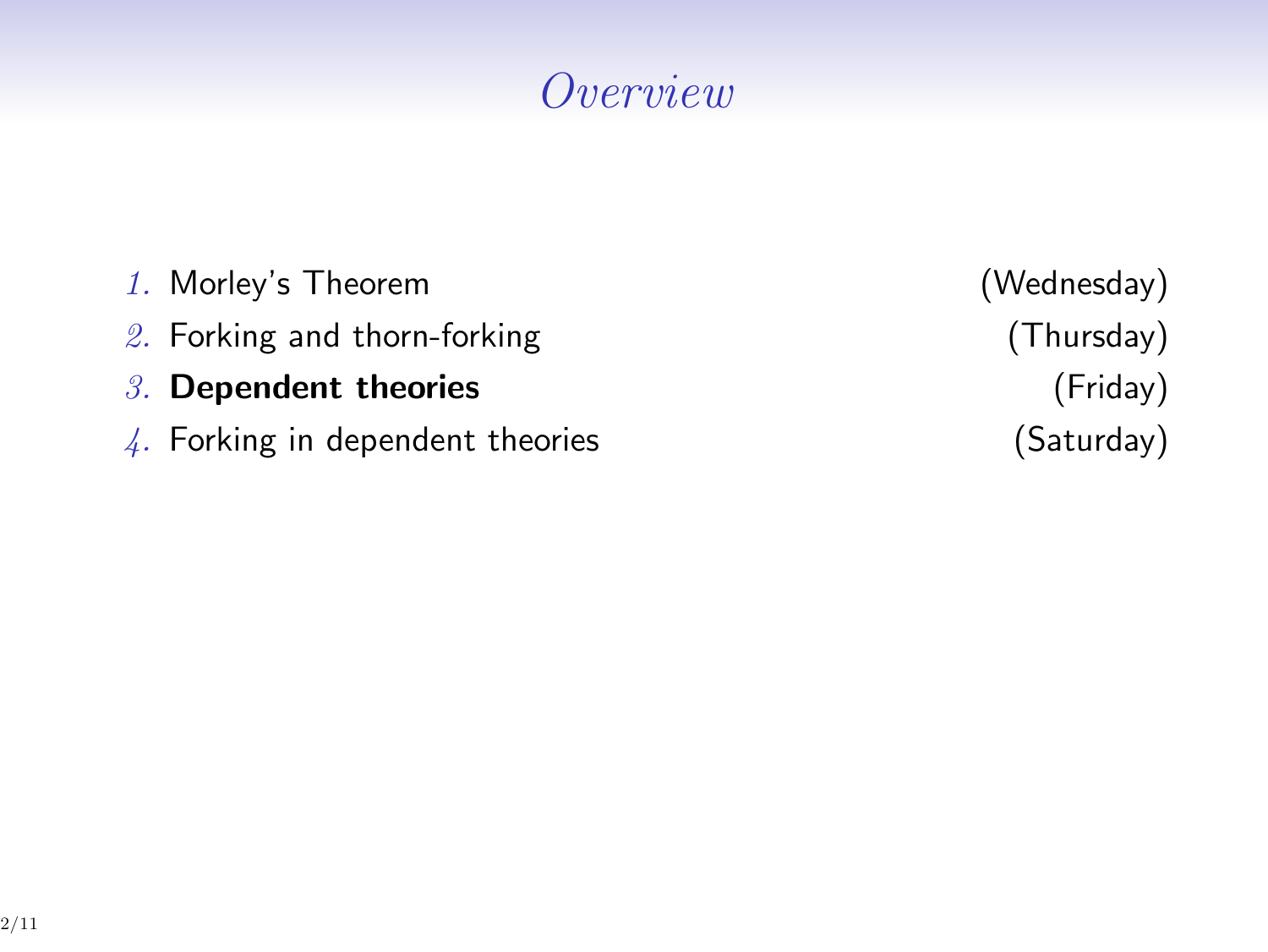### *Theories minimal over another theory*

Many definitions in classification theory can be put in the following form: A theory is X if there are no formulas  $\varphi_i(\bar{x})$  with parameters in some model, such that a certain configuration involving the formulas does not exist.

Moreover, it is usually the case that to check that a theory is X, we only need to check formulas with a single free variable. This explains why definitions of the following type turn out to be rather useful:

Given a fixed and well understood base theory  $T_0$ , a theory  $T \supseteq T_0$  in a signature extending that of  $T_0$  is minimal over  $T_0$  if T has 1-QE down to the quantifier-free formulas of  $T_0$ : Modulo *T*, every formula  $\varphi(x)$  with parameters in a model of *T* is equivalent to a quantifier-free formula  $\varphi(\mathsf{x}')$  in the signature of  $\mathcal{T}_0$ , with parameters in the same model.

The theories minimal over the theory of an infinite set are precisely the strongly minimal theories.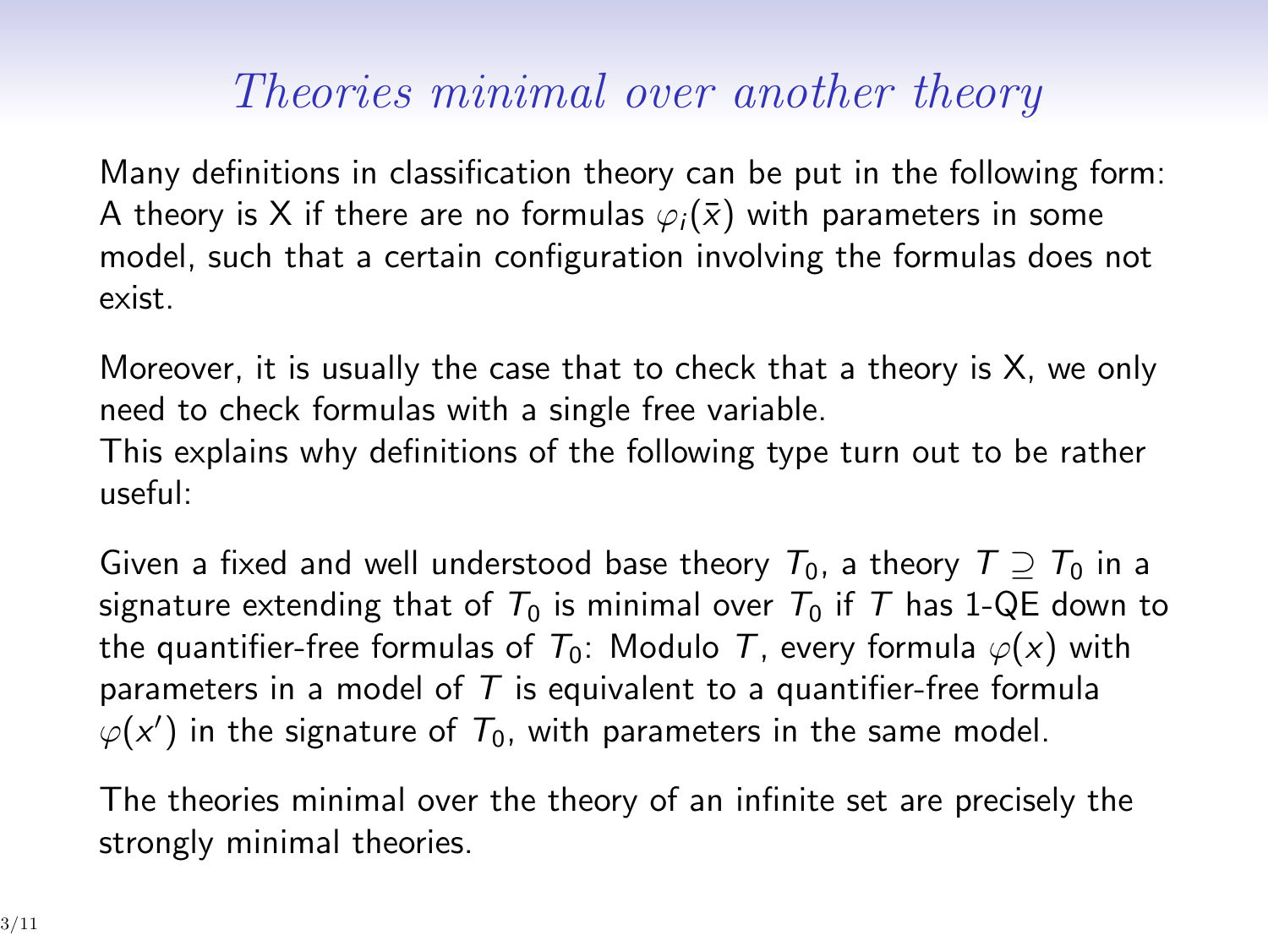### *O-minimal theories*

*O-minimal theory*: minimal over the theory of linear orders.

O-minimal theories are not stable, in fact not even simple, but they have a number of other remarkable properties.

By definition, every unary definable set is a finite union of intervals. More generally, every definable set is a finite boolean combination of cells of a certain simple form.

O-minimal theories are rosy, and in fact for any o-minimal structure *M*, (*M,* acl) is a matroid.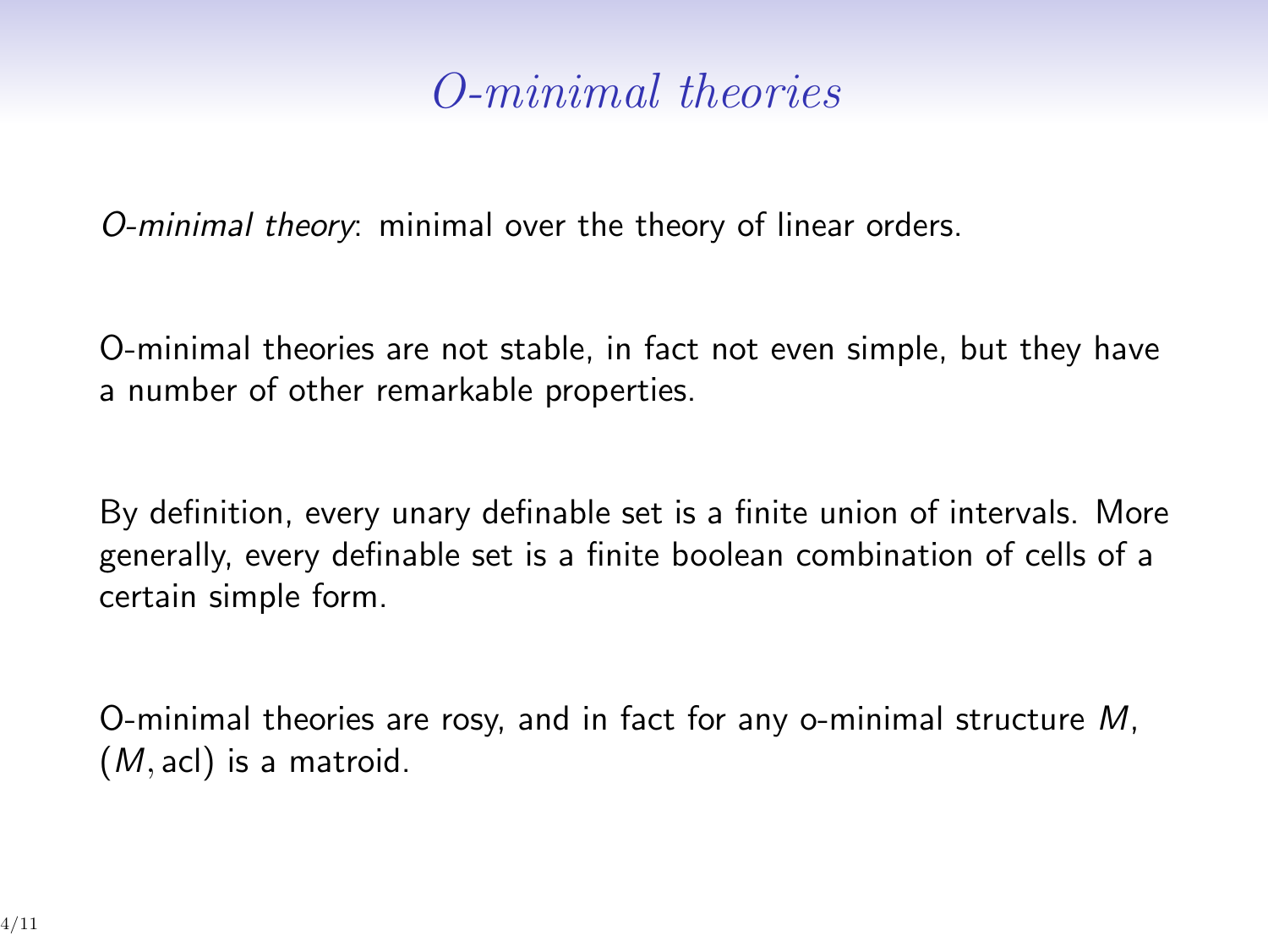#### *Dependent theories*

*VC dimension*:  $\mathsf{vc}(\varphi(\bar{\mathsf{x}};\bar{\mathsf{y}})) = \max\{n < \omega \mid \exists (\bar{\mathsf{a}}_l)_{l \subseteq n} \exists (\bar{b}_j)_{j < n} ( \models \varphi(\bar{\mathsf{a}}_l,\bar{b}_j) \Leftrightarrow j \in I ) \}.$ 

 $\mathsf{vc}^*(\varphi(\bar{x};\bar{y})) = \mathsf{vc}(\varphi(\bar{y};\bar{x})).$ 

Fact:  $vc^*(\varphi) < 2^{vc(\varphi)+1}$ .

A formula with vc*<sup>∗</sup>* (*ϕ*) = *∞* is said to have the independence property.

*Dependent or NIP theory*: No formula  $\varphi(\bar{x}, \bar{y})$  has the independence property.

VC dimension and the independence property were defined independently in 1971 by Vapnik and Chervonenkis and by Shelah. The connection was observed 20 years later by Laskowski.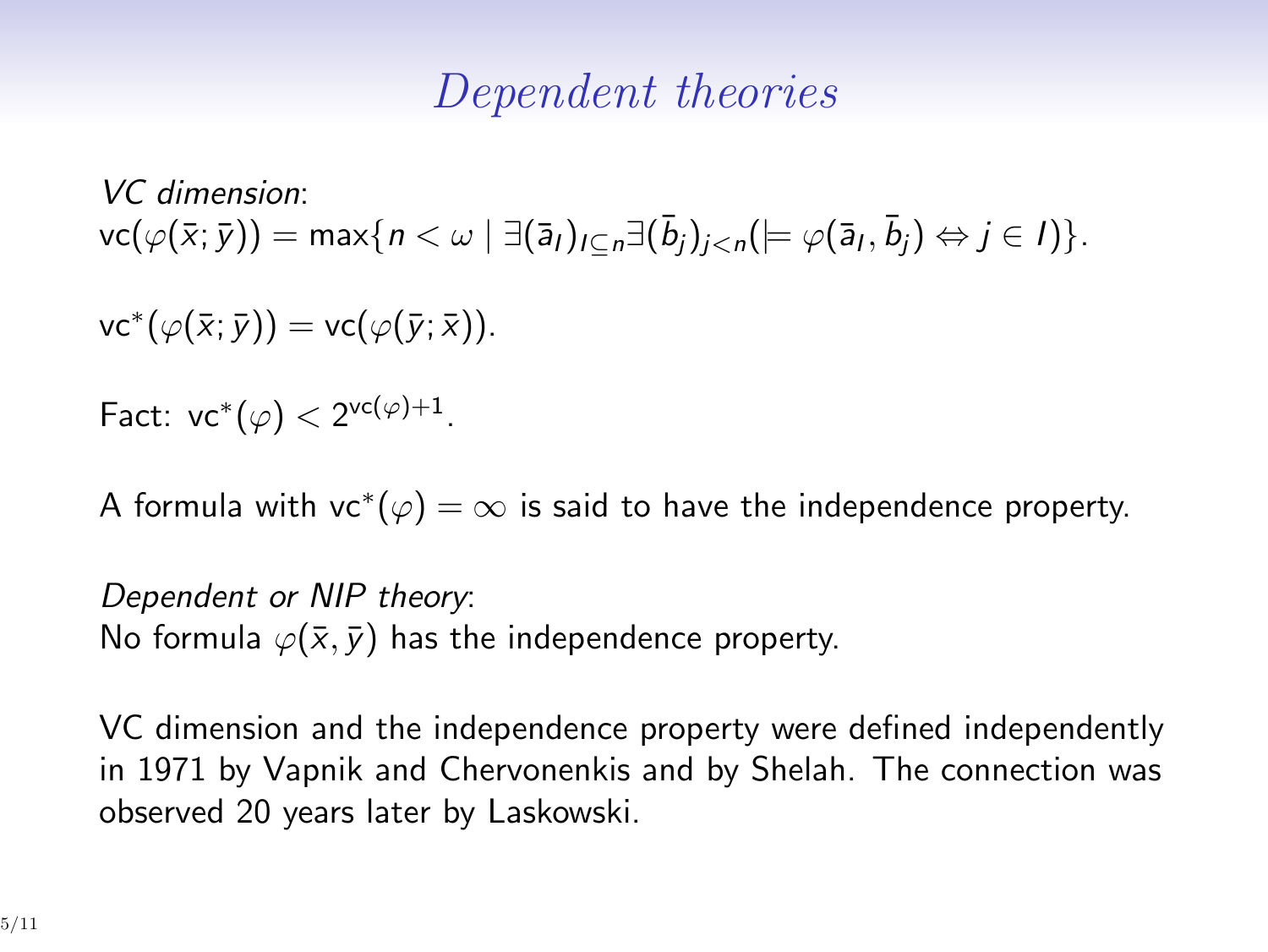## *O-minimal theories are dependent*

Theorem

If no formula of the form  $\varphi(x; \bar{y})$  has the independence property, then *T* is dependent.

By compactness in an o-minimal theory: For every formula  $\varphi(x; \bar{y})$  there is an upper bound *k* for the number of intervals required to describe an instance  $\varphi(x; \bar{b})$ . It follows that  $\mathsf{vc}(\varphi(x;\overline{y})) \leq 2k+1.$ 

But how to prove the theorem? Shelah's original proof counted types, but required that two cardinals are distinct which may, in fact, be equal. So he also needed the fact that it is consistent for these cardinals to be different, as well as set theoretical absoluteness of independence.

Today, there is a much simpler proof.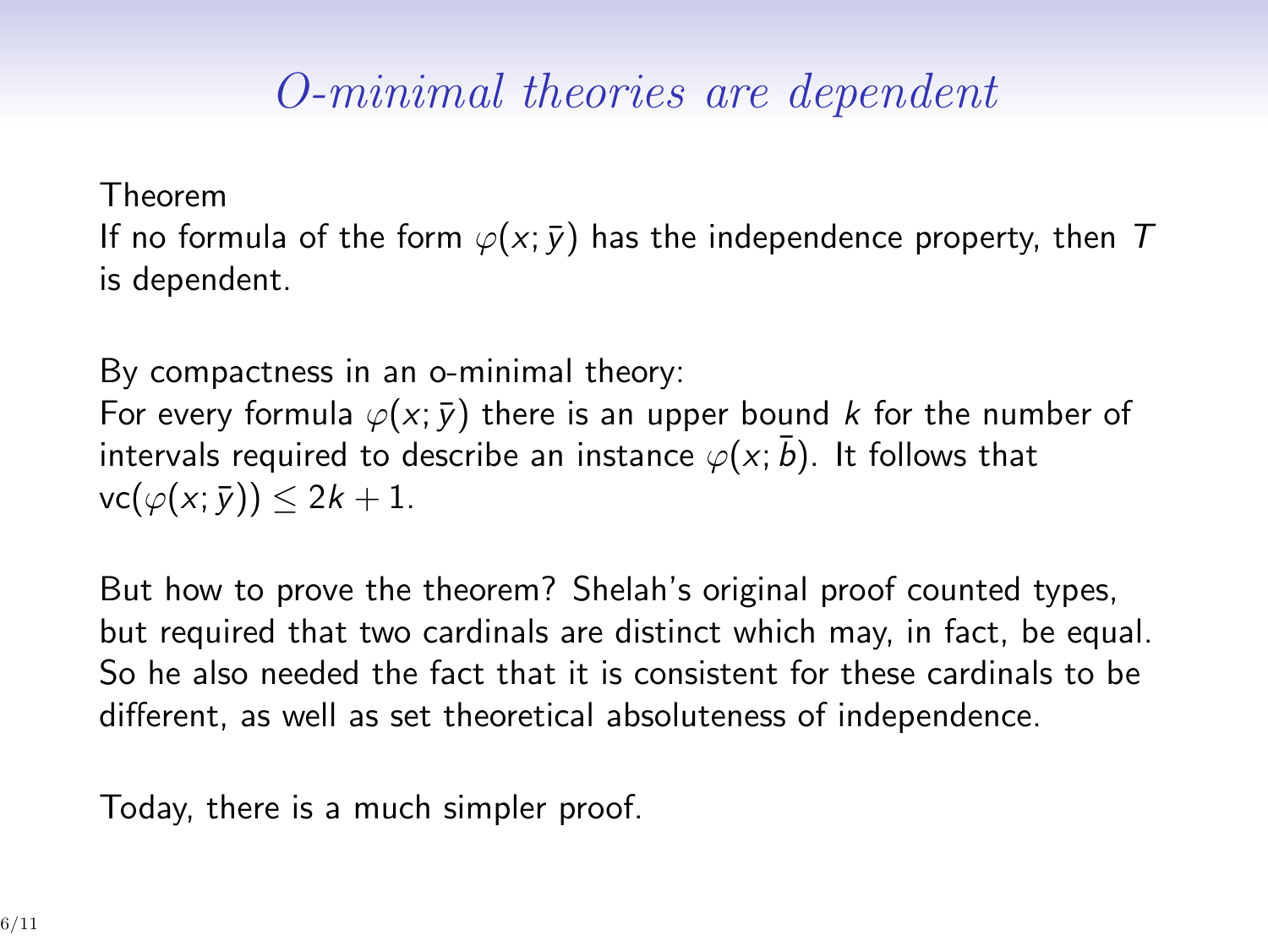#### *Alternation number*

*Alternation number*:

 $\mathsf{alt}(\varphi(\bar{\mathsf{x}},\bar{\mathsf{y}}))$  is the maximal number of times that  $\varphi(\bar{\mathsf{a}}_i,\bar{\mathsf{b}})$  may change its truth value for a tuple  $\bar{b}$  and an indiscernible sequence  $(\bar{a}_i)_{i<\omega}$ .

 $\mathsf{alt}(\varphi) \leq 2 \mathsf{vc}(\varphi) + 1.$ 

vc( $\varphi$ ) cannot be bounded in terms of alt( $\varphi$ ), but alt( $\varphi$ ) is finite  $\iff$  vc( $\varphi$ ) is finite.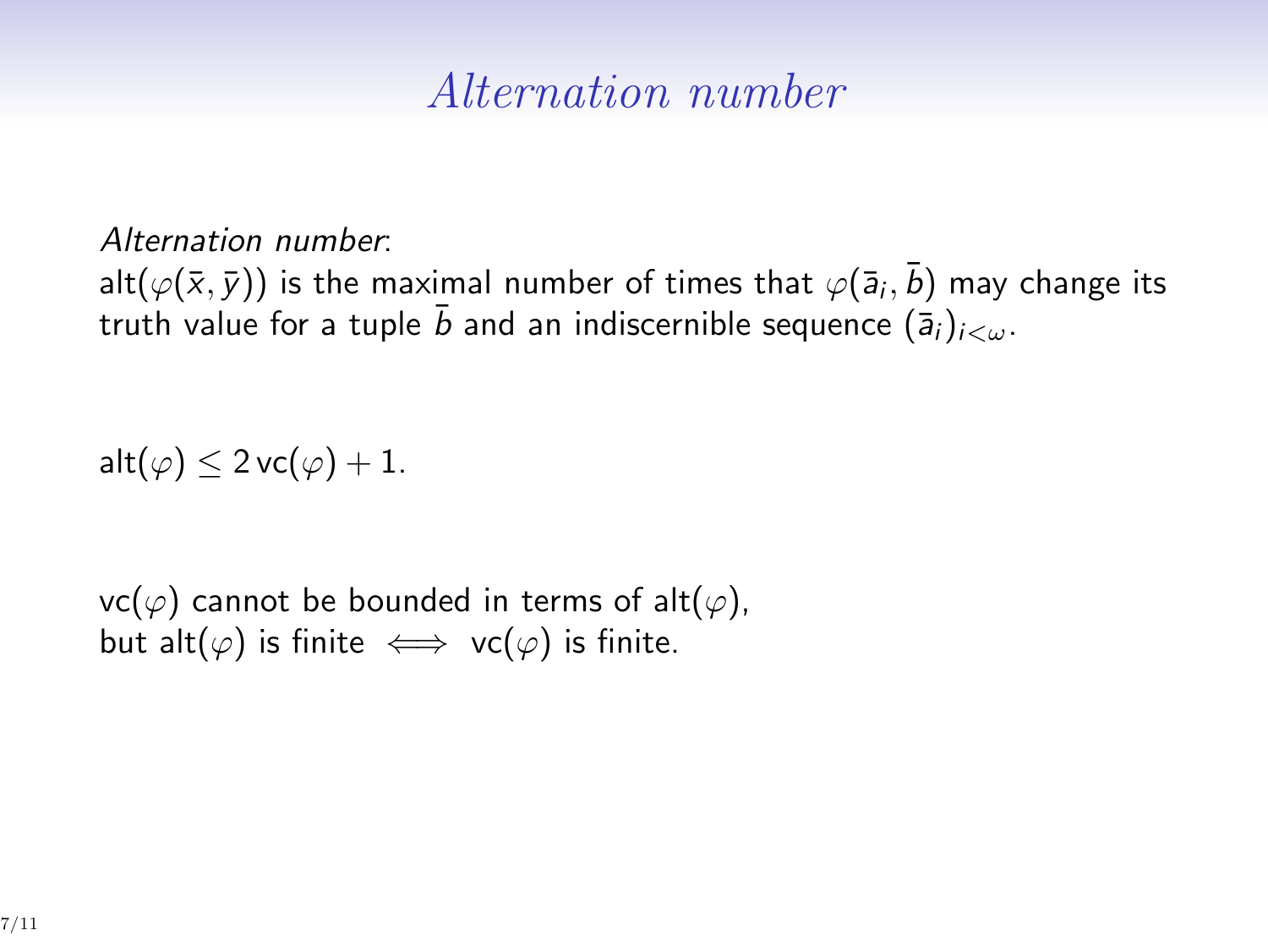## *Making indiscernibles more indiscernible*

Lemma If alt $(\varphi(\bar{x}_1 \dots \bar{x}_k; \bar{y})) < \infty$ , then for every  $\bar{b}$ , every indiscernible sequence  $(\bar{a}_i)_{i\leq w}$  has an end piece  $(\bar{a}_i)_{N\leq i\leq w}$  such that the truth value of  $\varphi(\bar{\mathsf{a}}_{i_1} \dots \bar{\mathsf{a}}_{i_k}; \bar{b})$  is the same whenever  $N \leq i_1 < \dots < i_k$ .

#### Theorem

In a dependent theory, for any set *B*, every indiscernible sequence  $(\overline{a}_i)_{i < \kappa}$  with cf  $\kappa > |T| + |B|$  has a non-trivial end piece that is indiscernible over *B*. (Note: If *κ* is regular, then the end piece has the same length as the original sequence.)

#### Lemma

The following are equivalent:

- *1.* No formula  $\varphi(\bar{x}; \bar{y})$  with  $|\bar{y}| \leq n$  has the independence property.
- 2. If  $(\bar{b}_i)_{i \leq |\mathcal{T}|^+}$  is indiscernible and  $|B| \leq n$ , then a non-trivial end piece is indiscernible over *B*.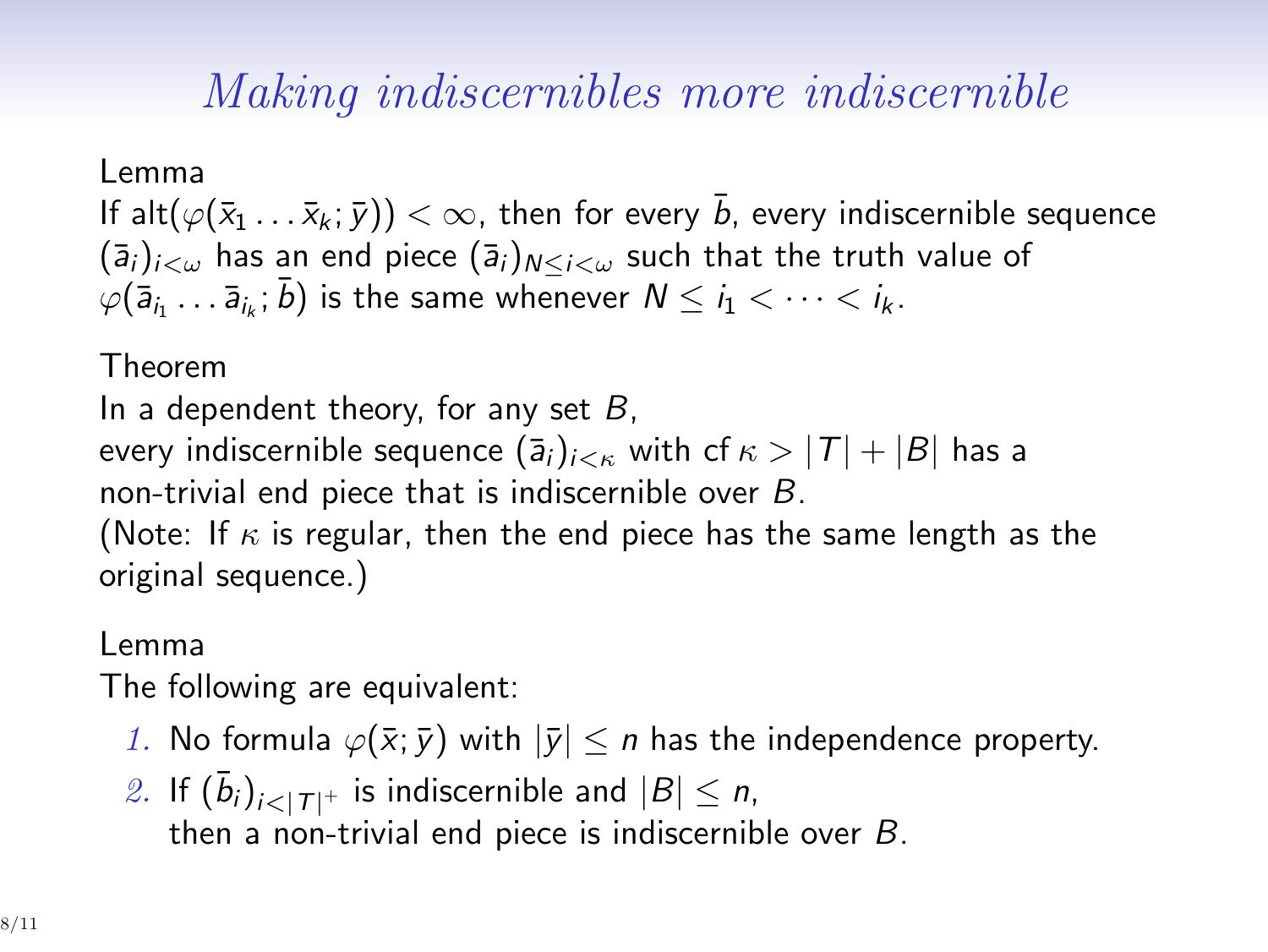## *The stability function*

$$
g_{\mathcal{T}}(\kappa)=\sup_{M\models \mathcal{T}, |M|= \kappa} |S(M)|.
$$

For countable *T*, only the following six stability functions are possible:

| $\bullet$ K                                        | (totally transcendent)                  |
|----------------------------------------------------|-----------------------------------------|
| • $\kappa + 2^{\aleph_0}$                          | (superstable, not totally transcendent) |
| $\bullet$ $\kappa^{N_0}$                           | (stable, not superstable)               |
| $\bullet$ ded $\kappa$                             | (unstable, not multi-order)             |
| • (ded $\kappa$ ) <sup><math>\aleph_0</math></sup> | (dependent, multi-order)                |
| $\bullet$ 2 <sup><math>\kappa</math></sup>         | (not dependent).                        |
|                                                    |                                         |

Under the generalised continuum hypothesis, ded  $\kappa = 2^{\kappa}$ . But it is consistent that this is not the case.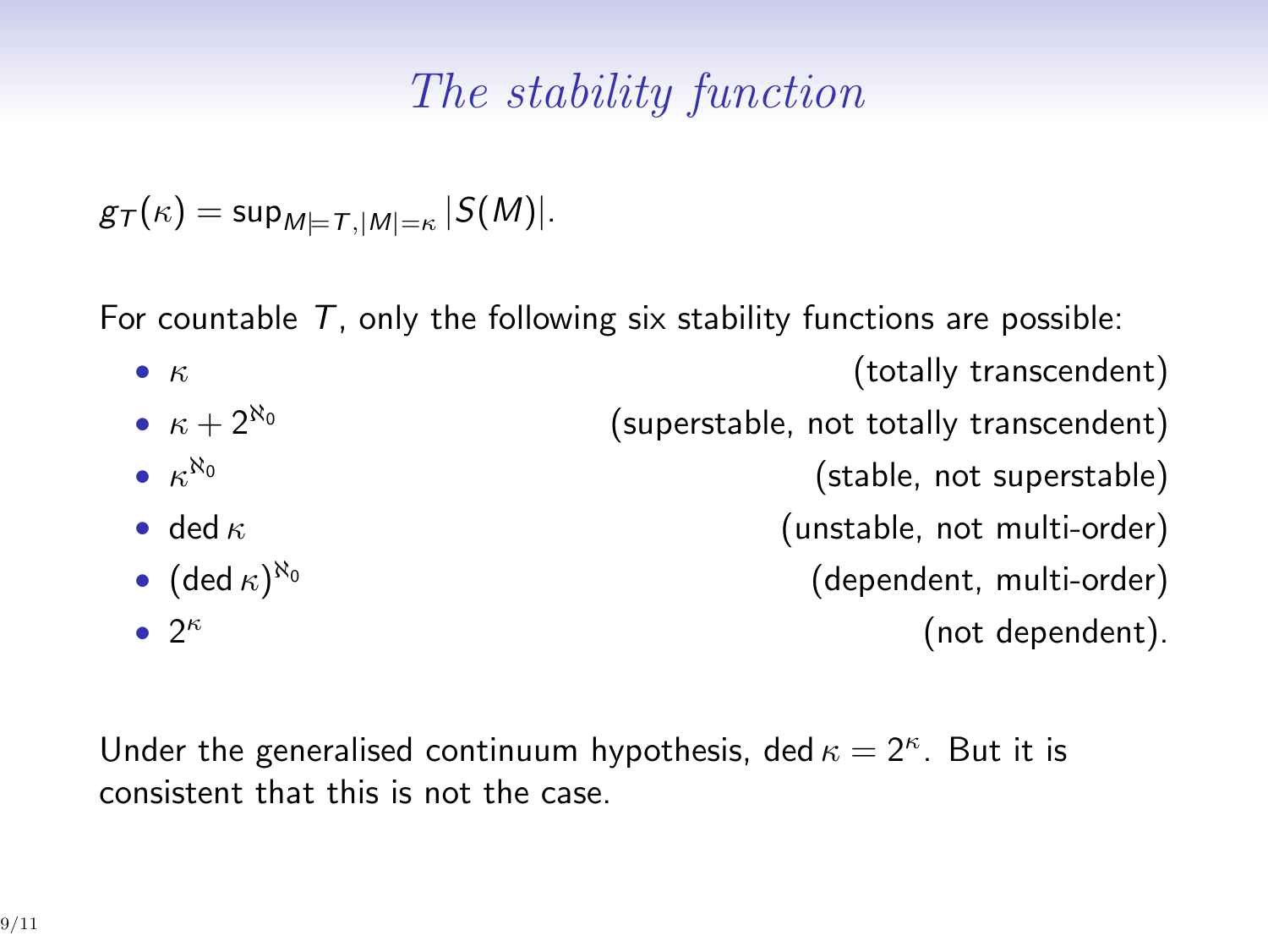## *References*

*•* Hans Adler: Introduction to theories without the independence property.